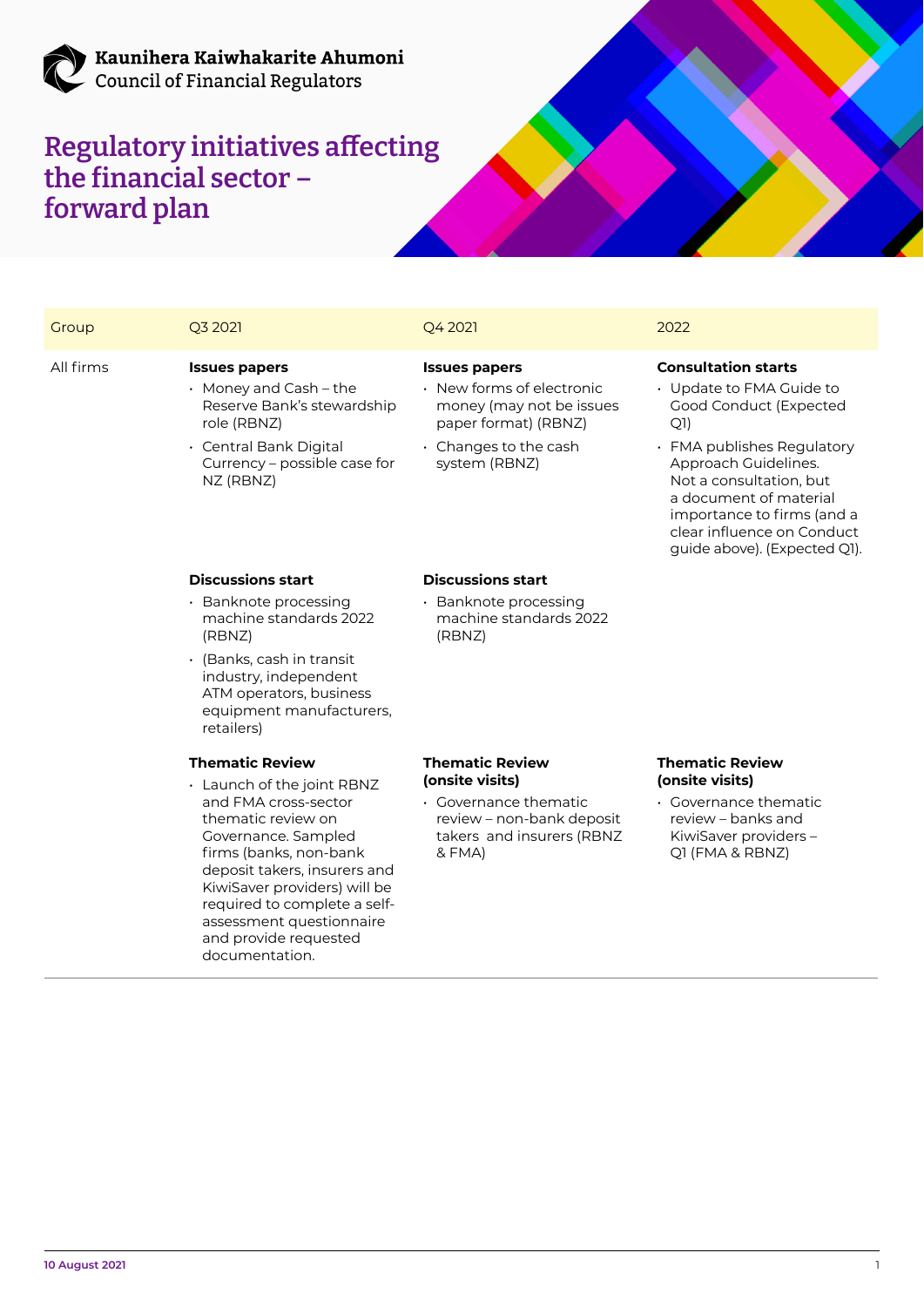

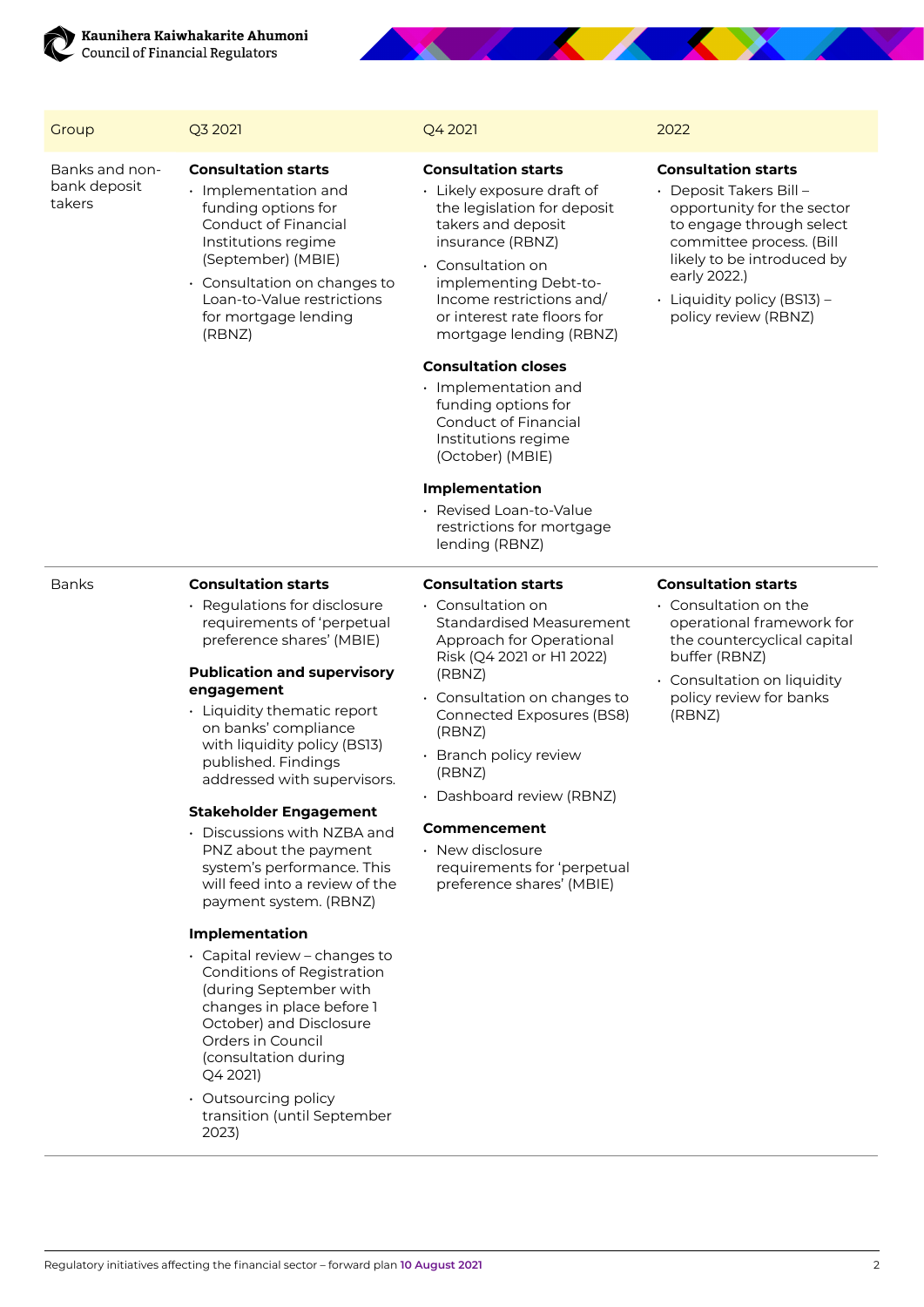



| Group                                                       | Q3 2021                                                                                                                                                                                                                                                                                                                                                                                                                             | Q4 2021                                                                                                                                                                                                                                                                                                                                                                                                                                                                                                                                                                                                                                         | 2022                                                                                                                                                                                                 |
|-------------------------------------------------------------|-------------------------------------------------------------------------------------------------------------------------------------------------------------------------------------------------------------------------------------------------------------------------------------------------------------------------------------------------------------------------------------------------------------------------------------|-------------------------------------------------------------------------------------------------------------------------------------------------------------------------------------------------------------------------------------------------------------------------------------------------------------------------------------------------------------------------------------------------------------------------------------------------------------------------------------------------------------------------------------------------------------------------------------------------------------------------------------------------|------------------------------------------------------------------------------------------------------------------------------------------------------------------------------------------------------|
| <i><u><b>Insurers</b></u></i>                               | <b>Consultation starts</b><br>$\cdot$ Implementation and<br>funding options for<br>Conduct of Financial<br>Institutions regime<br>(September) (MBIE)<br>• Exposure draft of Insurance<br>Contract Law legislation<br>(late Q3) (MBIE)<br>· IPSA review - policyholder<br>security (RBNZ)Solvency<br>standards (RBNZ)<br>• Exposure draft of Interim<br>Solvency Standard (RBNZ)<br>· Solvency Standard<br>quantitative impact study | <b>Consultation starts</b><br>· IPSA review – enforcement<br>regimes and distress<br>management (RBNZ)<br><b>Consultation closes</b><br>$\cdot$ Implementation and<br>funding options for<br><b>Conduct of Financial</b><br>Institutions regime<br>(October) (MBIE)<br>• Exposure draft of Insurance<br>Contract Law legislation<br>(mid Q4) (MBIE)<br>· Solvency Standard<br>feedback statement,<br>incorporating quantitative<br>impact study results<br>(RBNZ)<br>Other policy development<br>• Officials developing advice<br>to inform decisions for a<br>bill modernising the EQC<br>Act, to enable the bill to be<br>introduced in 2021. |                                                                                                                                                                                                      |
| Managed<br>investment<br>schemes/<br>KiwiSaver<br>providers | Implementation/<br><b>Engagement</b><br>MIS Value for Money Pilots<br>(FMA)                                                                                                                                                                                                                                                                                                                                                         | Commencement<br>· Arrangements for new<br>KiwiSaver default providers<br>-1 December (MBIE)<br>• KiwiSaver default provider<br>transition (MBIE/FMA)<br>• MIS Value for Money<br>assessment (FMA) - and<br>on-going<br>• Thematic review of                                                                                                                                                                                                                                                                                                                                                                                                     | <b>Implementation</b><br>· KiwiSaver default provider<br>transition ongoing (MBIE/<br>FMA)<br><b>Supervisory engagement</b><br><b>DIMS Thematic Review</b><br>(FMA)<br>• MIS liquidity survey follow |
|                                                             |                                                                                                                                                                                                                                                                                                                                                                                                                                     | <b>Integrated Financial</b><br>System labelling of<br>KiwiSaver and MIS (FMA)                                                                                                                                                                                                                                                                                                                                                                                                                                                                                                                                                                   | up (scope and timing TBC)                                                                                                                                                                            |
| <b>Financial Advice</b><br>Providers                        | <b>Guidance</b><br>• FAP full licensing seminars<br>commence<br>• Cyber resilience guidance<br>(FMA)                                                                                                                                                                                                                                                                                                                                | <b>Guidance</b><br>· FAP full licensing seminars<br>continue<br>· Record Keeping guidance                                                                                                                                                                                                                                                                                                                                                                                                                                                                                                                                                       | Implementation<br>· Full licensing ongoing<br>throughout the year (closes<br>March 2023)                                                                                                             |